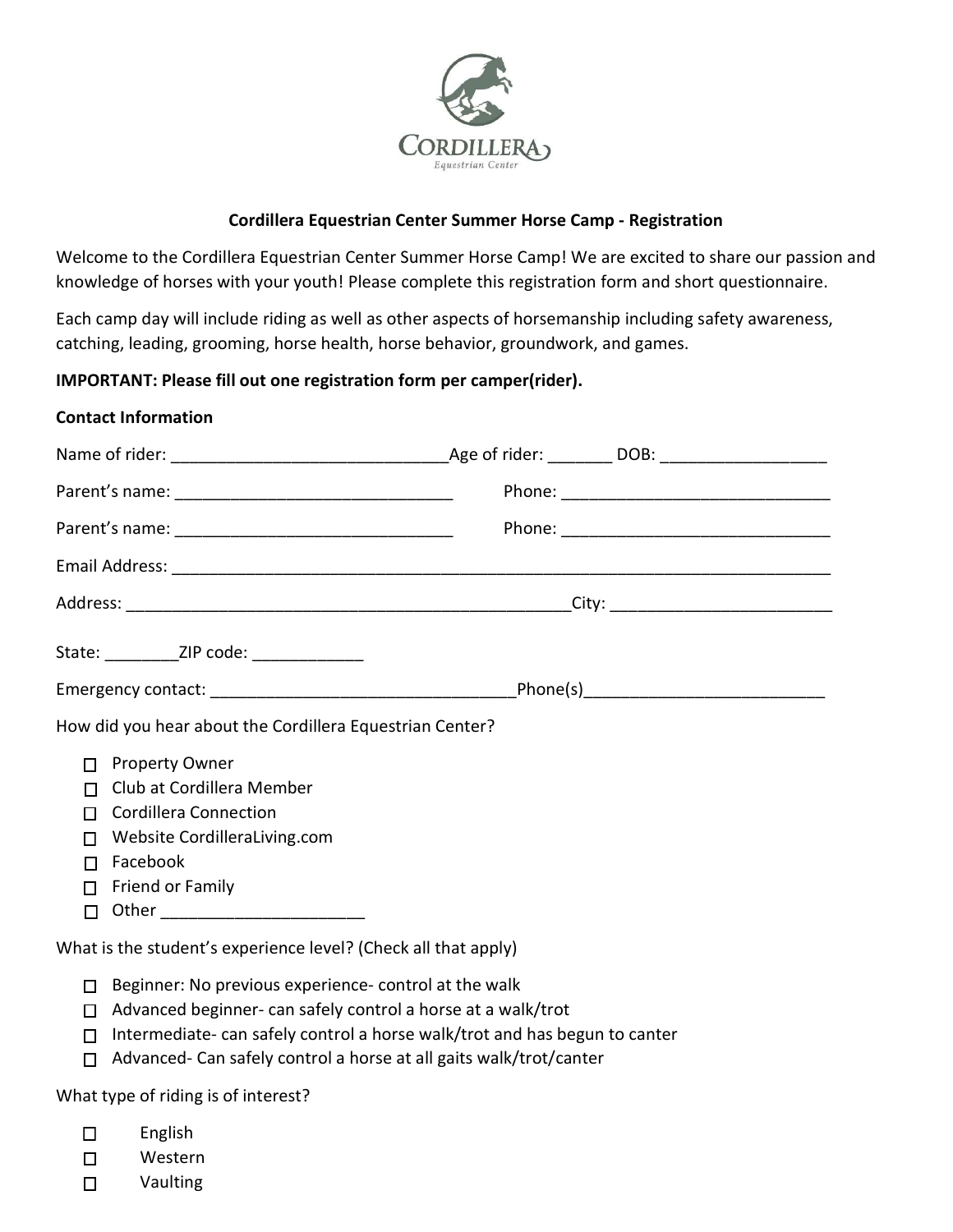| Tee Shirt Size: Child size S | M |  |  | Adult size S |  |
|------------------------------|---|--|--|--------------|--|
|------------------------------|---|--|--|--------------|--|

Does the rider have any special needs or require consideration(s) that we should know?

Physical Limitations:

Allergies:

Health Concerns:

WARNING

Under Colorado Law, an equine professional is not liable for an injury to or the death of a participant in equine activities resulting from the inherent risks of equine activities, pursuant to section 13-21-119, Colorado Revised Statutes.

BY SIGNATURE BELOW, I HEREBY CLAIM THAT I HAVE CAREFULLY READ, CLEARLY UNDERSTAND, AND VOLUNTARILY SIGN THIS ACKNOWLEDGEMENT, WAIVER AND RELEASE FROM LIABILITY, THAT I AM VOLUNTARILY GIVING UP SUBSTANTIAL LEGAL RIGHTS INCLUDING THE RIGHT TO SUE, AND THAT I VOLUNTARILY SIGN THIS ACKNOWLEDGEMENT, WAIVER AND RELEASE FROM LIABILITY.

Printed Name

\_\_\_\_\_\_\_\_\_\_\_\_\_\_\_\_\_\_\_\_\_\_\_\_\_\_\_\_\_\_\_\_\_\_\_\_\_\_ Date: \_\_\_\_\_\_\_\_\_\_\_\_\_\_\_\_\_\_\_\_\_\_\_\_

Signature

Return completed form to djones@cordillerametro.org.

\_\_\_\_\_\_\_\_\_\_\_\_\_\_\_\_\_\_\_\_\_\_\_\_\_\_\_\_\_\_\_\_\_\_\_\_\_\_